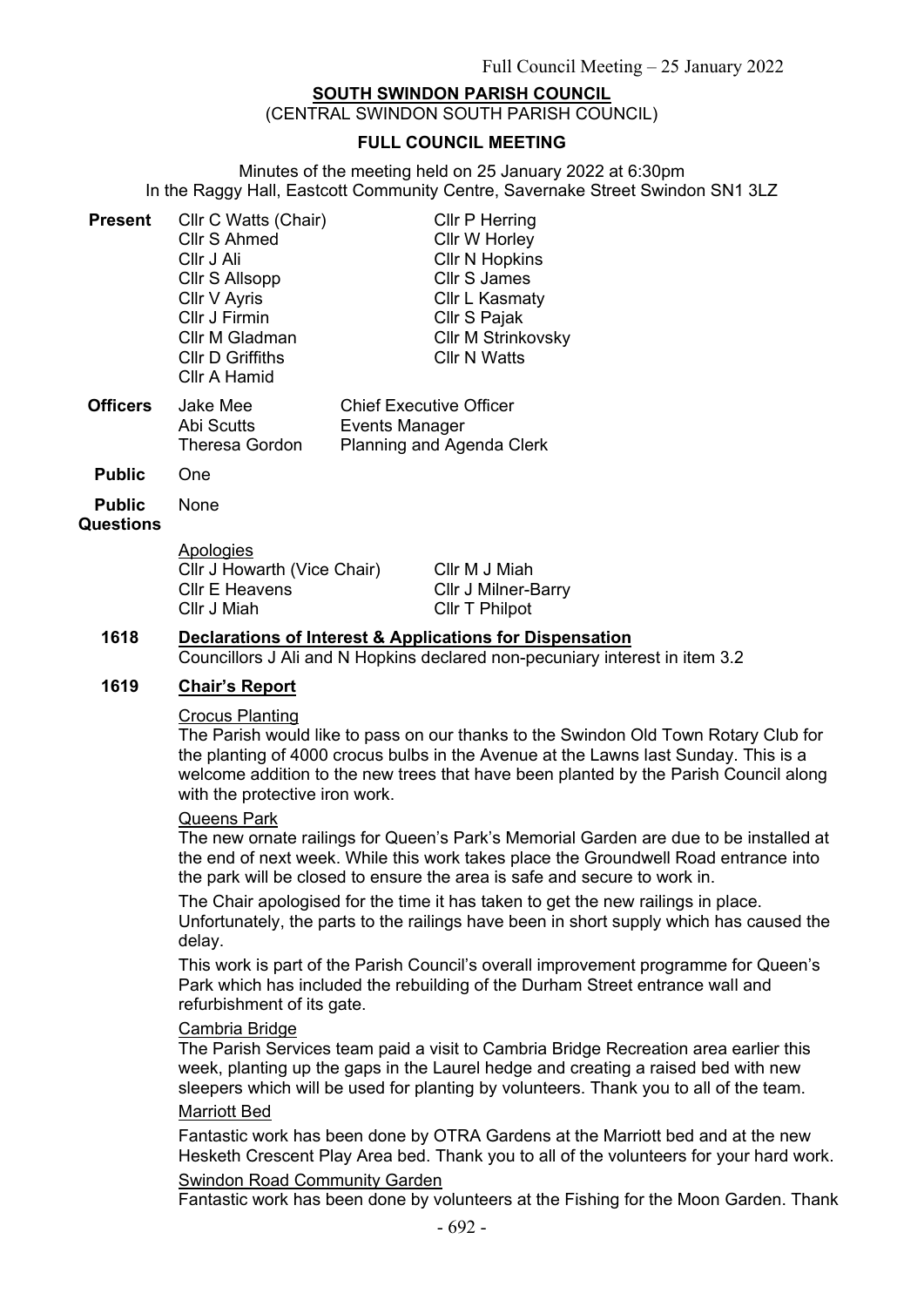you to all involved for maintaining and planting bulbs at this wonderful community garden.

Community Litter Pick: Thank you to everybody who joined the Parish Council's litter pick as part of Keep Swindon Tidy Day last Sunday. Special thanks to Plastic Free Swindon and Keep Swindon Tidy for organising all of your litter picking efforts across Swindon. A great way to start 2022!

### Brighter Futures

We are absolutely thrilled to report that through the Enchanted Gardens Light Trail ticket sales, £24,952 was raised for the Brighter Futures charity- the registered charity for GWH.

On top of that the charity raised an additional £4,677.83 from sales and donations at the live event through their stand, so in total £29,629.83 was raised for the charity through this event. Parish Councillors would like to thank everybody who attended the Light Trail and contributed to the Brighter Futures charity.

Brighter Futures have said this money will be going toward their Way Forward programme, which focuses on creating a hospital environment suitable for Swindon's growing and ageing population. Their key projects include the expansion of urgent and emergency care services, including the Emergency Department and a new rehabilitation unit for patients.

Volunteer Day: This has been organised for the 26th March at Twigs. Aim of the day is to build a network of volunteers inside our Parish who can support projects that improve the environment in South Swindon. The Environment Working Party and its Chair, Linda Kasmaty, has been leading on this. If any Councillor would like to attend speak to Linda.

In summary, it is really pleasing to see the amount of partnership working with volunteers, charities, trusts, and foundations, without which the parish would not be able to deliver such exciting and relevant projects and initiatives to our Parishioners. Moving forward we should look to expand on this good work, and I would ask that Councillors keep their ear to the ground for worthy initiatives that the parish could add value.

# Old Town Library

A recent report has shown that loans at Old Town Library are now at similar levels to what they were pre-Covid. Between 2017- when SSPC first took on the library- and 2020 the library had increased its loans by 125%- far more than any other library in Swindon. To get the loans back to those levels is a stunning achievement by the Old Town Library Team.

Green Trail: The aim is to launch the trail on Saturday April 9th with an inaugural walk. Officers are working hard to get the trail ready, with coppice work to improve lighting along trail, the information boards which Parish Cllrs have been consulted on today and placing waymarking's along the additional stretch that makes the trail circular.

# Tree Planting

In the coming months there will be extensive tree planting taking place at Westcott Rec and Buckhurst Field. At Westcott Rec we have woodland blocks being planted in the field adjacent to the allotments and the play area. At Buckhurst Field we will be planting a new community orchard at the Bentley Close side of the field. Both of these schemes are part of the national Trees for Climate initiative that aims to plant 500 hectares of trees over the next five years. We are also working with Nationwide Building Society, Vaillant UK and Earthwatch to plant Swindon's second Tiny Forest – following the first planted at East Wichel Park. The Tiny Forest planting day is on the 5th March. All Parish Cllrs are welcome. All tree planting has been funded through external sources, with the Parish Council working successfully with other organisations to achieve this.

# **1620 Minutes - Full Council Meeting 22 November 2021**

**RESOLVED** that the minutes of the Full Council meeting held on 22 November 2021 be approved as a true record.

# **1621 Minutes – Finance & Staffing Meeting 21 December 2021**

**RESOLVED** that the minutes of the Finance and Staffing Committee meeting held on 21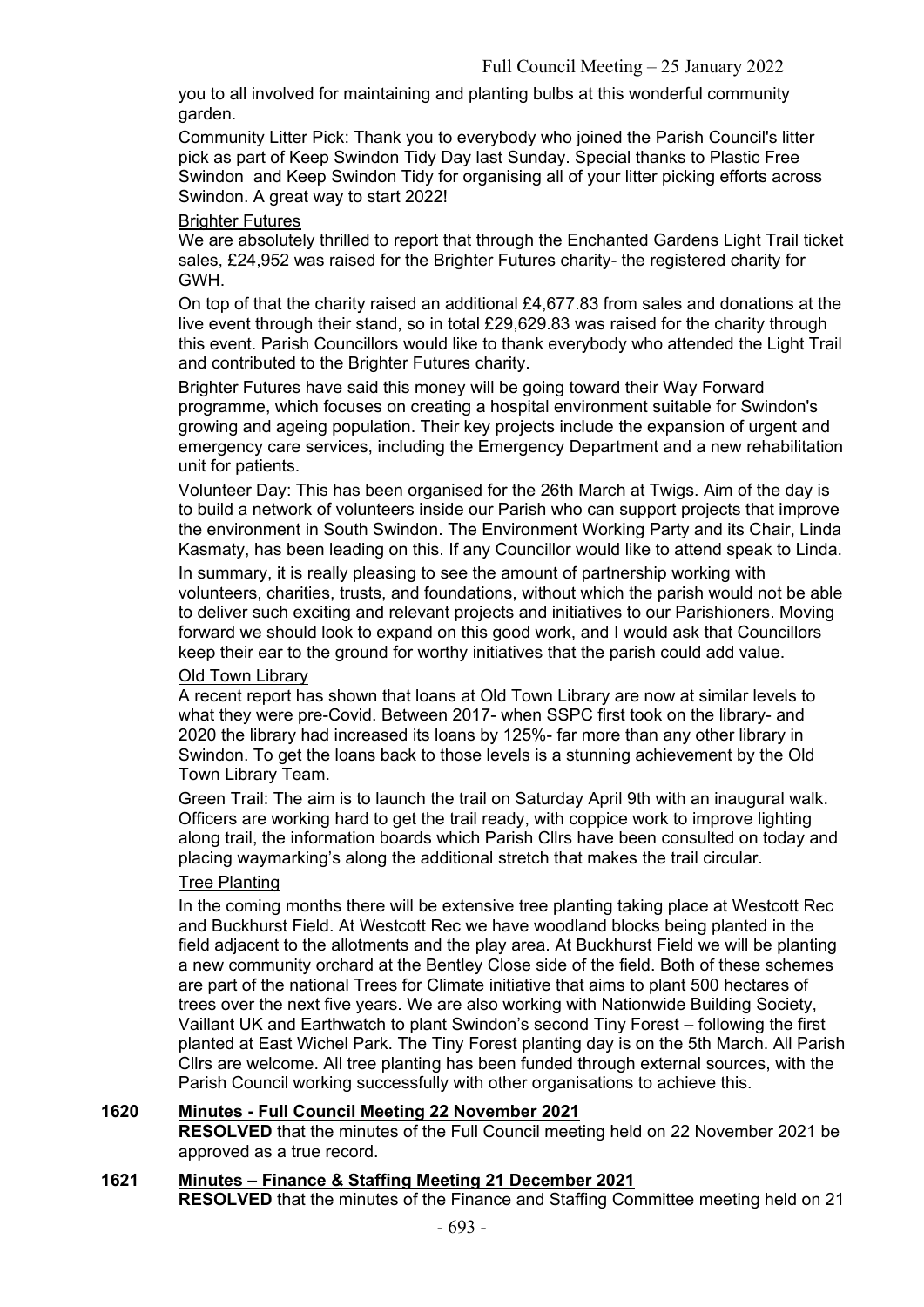December 2021 be approved as a correct record.

### **1622 Minutes - Full Council Meeting 21 December 2021**

**RESOLVED** that the minutes of the Full Council meeting held on 21 December 2021 be approved as a true record.

# **1623 Publication Scheme**

The Chief Executive Officer submitted a copy of the publication scheme, a copy of which appears as Appendix A in the Minute book.

The CEO said that the publication scheme is a standard document that all Councils are required to retain, and that the report was as tabled.

**RESOLVED** that the Publication Scheme be approved and adopted

#### **1624 Safeguarding Policy**

The Chief Executive Officer submitted a draft of the safeguarding policy for review, a copy of which appears as Appendix B in the Minute book.

The CEO said that a lot of work had been put into the policy to ensure that it met the necessary criteria and that Swindon Borough Council had approved the policy.

Councillor Griffiths thanked the Youth Worker and her assistant for the work they had done.

**RESOLVED** that the Safeguarding Policy be approved and adopted.

### **1625 Swindon Town FC Community Foundation Lease**

The CEO submitted a report regarding a lease of open space at the County Ground, a copy of which appears as Appendix C in the Minute book.

The CEO said that due to the Covid19 Pandemic the Parishes Street and Grounds team had been based at Broadgreen offices, which had proved particularly useful and going forward the area would benefit from a team staying in the location. Swindon FC Community Foundation have a lease on a site at County Ground Lane and are willing to lease a section to the Parish to create a suitable welfare unit for the team to work from.

#### **3 Recommendations**

**3.1** That a draft lease for the land detailed in 2.6 be drawn up with Swindon Town FC Community Foundation to be approved by Full Council at a future meeting.

**RESOLVED** that recommendation 3.1 be approved

**3.2** That the CEO obtain costings for site preparation and employee amenity to be approved by Full Council at a future meeting.

**RESOLVED** that recommendation 3.2 be approved

## **1626 Swindon Town FC Community Foundation Grant**

The Chief Executive Officer submitted a report from a copy of which appears as Appendix D in the Minute book

The Chair thanked Councillor Firmin for producing the report.

The CEO gave an overview of the report and assured the Council that a grant would not be released until all points in 2.4 of the report were met.

## **3. Recommendations**

- **3.1** If Council are minded, to award the grant of £50,000 as detailed in the report. **RESOLVED** that recommendation 3.1 be approved
- **3.2** If the grant is approved, it be subject to conditions as outlined in 2.4 **RESOLVED** that recommendation 3.2 be approved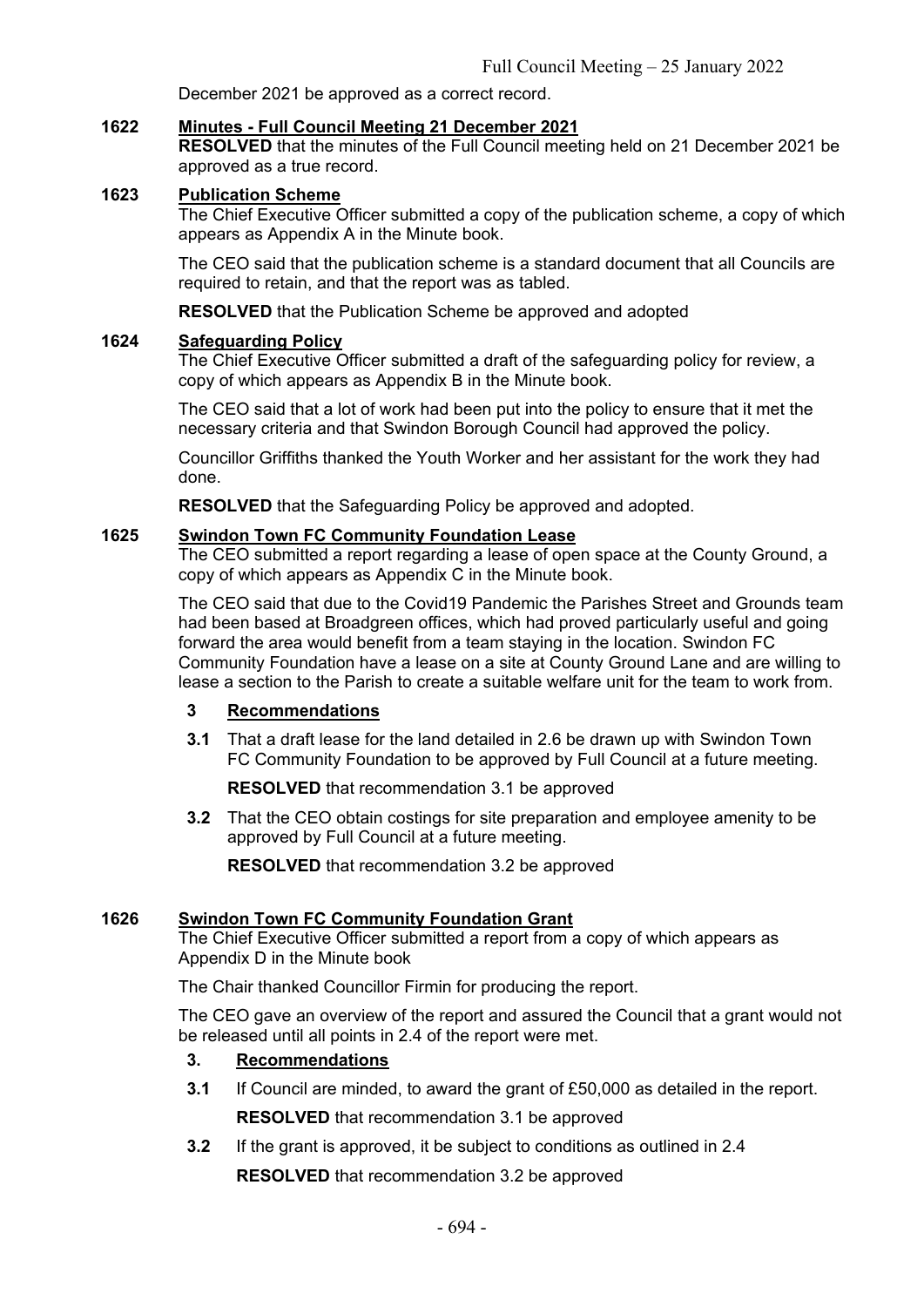# **1627 South Swindon Parish Council Budget & Precept 2022/23**

The Chief Executive Officer submitted a report regarding the 2022– 23 Budget and Precept, a copy of which appears as Appendix E in the Minute book.

The CEO gave an overview of the report and said that the report was as tabled.

# **3. Recommendations**

**3.1** That the draft budget for 2022/23 as detailed in the attached report is approved.

**RESOLVED** that recommendation 3.1 be approved

**3.2** That the Precept demand for 2022/23 of £2,653,443 is approved

**RESOLVED** that recommendation 3.2 be approved

# **1628 Enchanted Gardens Light Trail**

The Deputy CEO submitted a report regarding the Enchanted Gardens Light Trail, a copy of which appears as Appendix F in the Minute book.

# **6. Recommendations**

**6.1** Support the Parish Council expressing an interest to Luminism that they deliver the Enchanted Gardens Light Trail in 2022.

**RESOLVED** that recommendation 6.1 be approved.

**6.2** Note that the Leisure, Environment and Amenities Committee have requested that the Events Working Party work with Luminism to bring forward a proposal to a forthcoming Full Council meeting for how the Enchanted Gardens Light Trail would work in 2022, including detailed costings.

**RESOLVED** that recommendation 6.2 be approved.

**6.3** That recommendation 6.1 and 6.2 do not preclude the Parish seeking alternative vendors for the provision of the event.

**RESOLVED** that additional recommendation 6.3 be approved.

## **1629 Grants Applications**

The Chief Executive Officer submitted a report regarding grants for consideration, a copy of which appears as Appendix G in the Minute book.

Cllr N Hopkins and Cllr J Ali declared a non-pecuniary interest in recommendation 3.2

## **3. Recommendations**

**3.1** To support the Prospect Hospice grant application.

**RESOLVED** that recommendation 3.1 be approved.

**3.2** To support the Satellite Rotary Club of Swindon Old Town grant application based on the conditions set out in Point 2.4 of the report.

**RESOLVED** that recommendation 3.2 be approved

# **1630 Payment Schedule January 2022 – Part 1**

The Chief Executive Officer submitted Payment Schedule Part 1 for January 2022, a copy of which appears as Appendix H in the Minute book

**RESOLVED** that the Payment Schedule part 1 for January 2022, totalling £222,612.82 be approved.